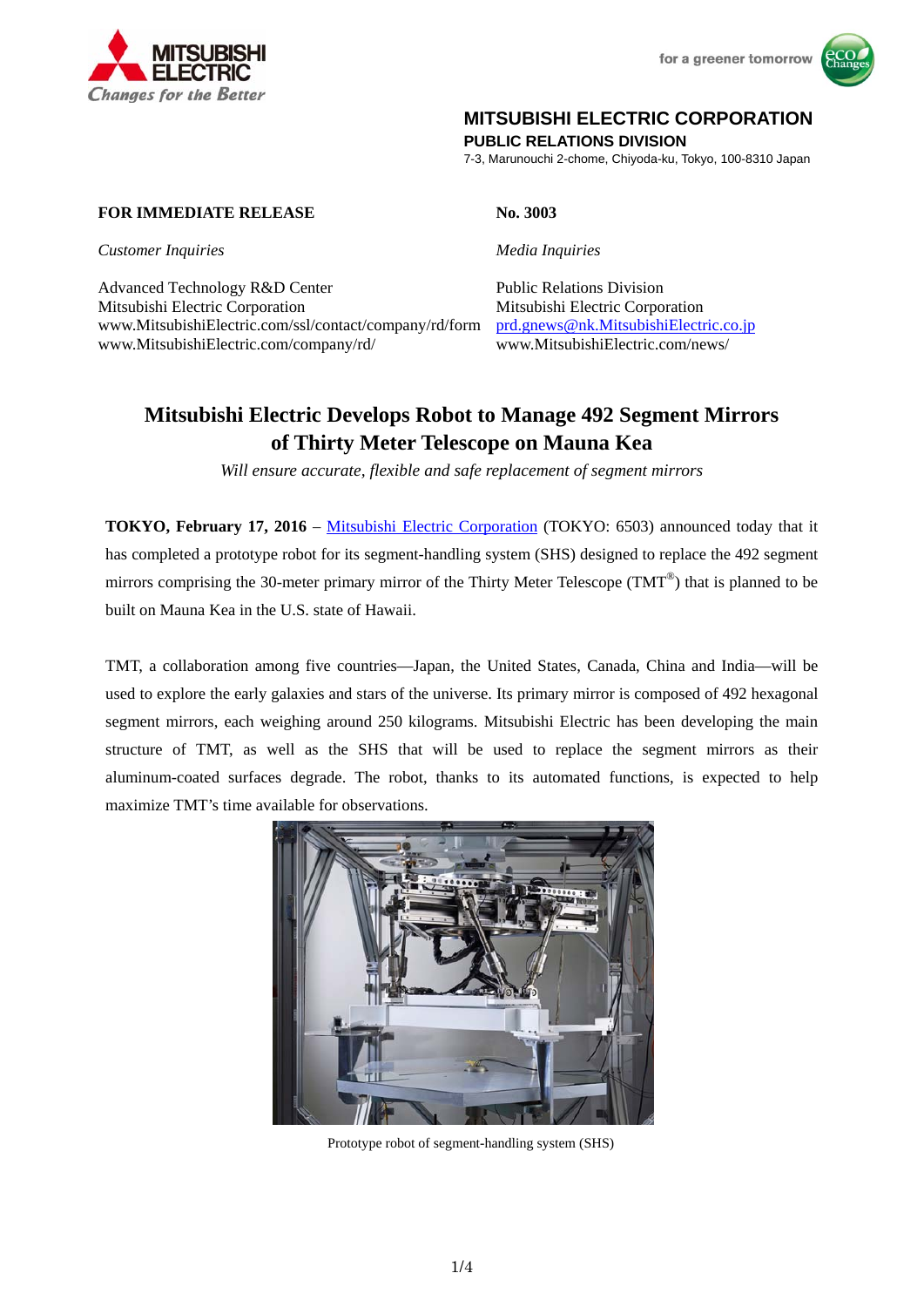The robot is designed to recognize its position and attitude relative to those of the targeted segment mirror. The problem of sensing the segment mirrors, which have highly reflective surfaces, was resolved by projecting a checkered-flag pattern on them. Three newly developed vision sensors enable the robot to safely approach the mirrors based on accurate recognition of position and attitude.

The robot also incorporates force-control technology to compensate for any error when it approaches a mirror. The technology uses a force sensor to detect loads applied to a mirror with an accuracy within less than one kilogram during the robot's six degrees of freedom (6DoF) movements (forward/backward, up/down and left/right 3DoF, and rotations of each 3DoF). The robot's three independent arms each grasp a mirror with gentle handling, helping to equalize the mirror's 250-kilogram weight and compensate for any deformation caused by the weight. The original design of an installation shaft and force-control algorithm help to reduce the time needed to replace the segment mirrors by 60 percent.

An original parallel-link mechanism consisting of six links enables simultaneous long-stroke motion along the Z axis (up/down) and 6DoF movements. Long-stroke motion ensures adequate space between the primary mirror and the robot to transport the grasped segment mirror safely.



Rendition of TMT® Courtesy: National Astronomical Observatory of Japan



Primary mirror and SHS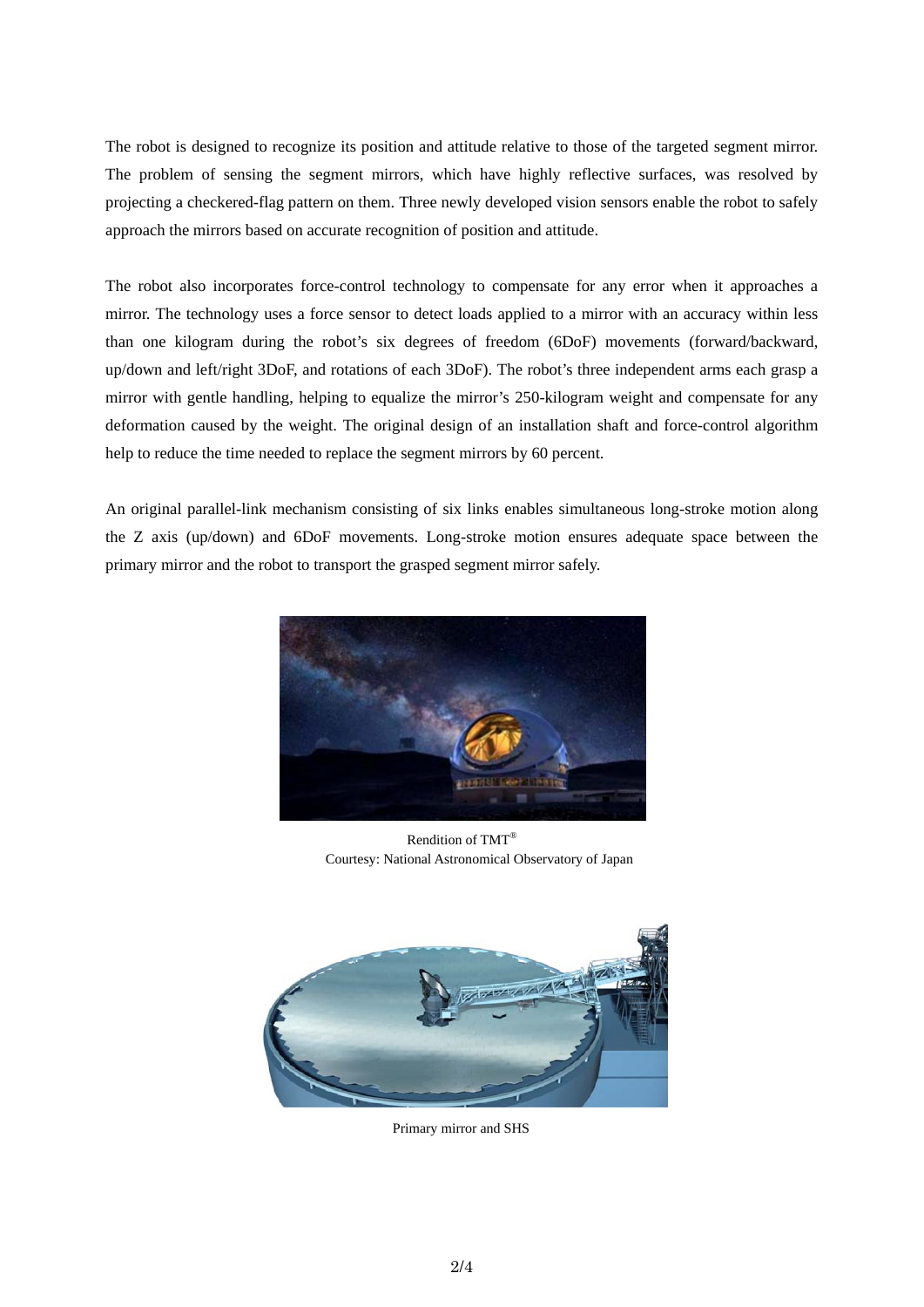The SHS includes a main bridge that projects over the primary mirror when a segment mirror is replaced. The bridge rotates in a circumferential direction and the robot moves forward and backward underneath the bridge.



SHS



SHS operations

# **Trademarks**

The TMT Observatory Corporation has applied for TMT as a trademark in the USA.